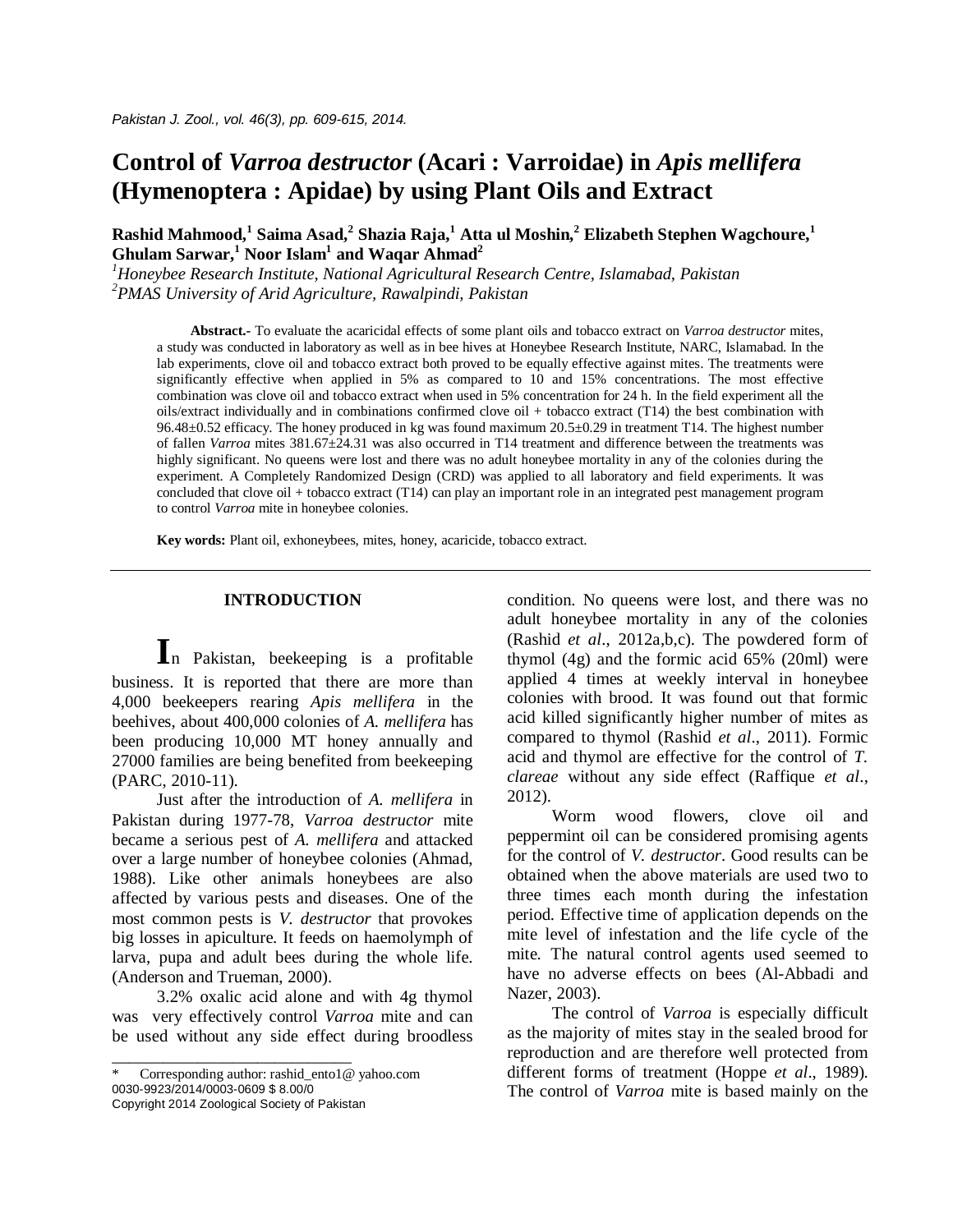use of synthetic acaricides especially pyethroids. Nevertheless, the repeated use and in many cases sub lethal doses of these substances throughout years has caused problems, such as their application within the hives tends to contaminate the wax and honey. Furthermore, the mites can develop resistance against these chemicals (Milani, 1995).

In this context, the present work was carried out to evaluate the efficacy of plant oils *i.e*. clove, neem, garlic and olive and tobacco extract used alone and in combinations for the control of *Varroa*  mite on honeybees in lab and field. These natural materials generally have no side effects on honeybees and are less hazardous to beekeepers.

## **MATERIALS AND METHODS**

The experiment was conducted at HBRI of NARC, Islamabad. About 100 honeybee colonies were examined for the selection of forty eight experimental bee colonies having *Varroa* mite infestation. To collect the sample (250 bees/colony) of mite infestations of adult bee population, the alcohol wash technique was used (De Jong *et al.,* 1982). The mite infestation in brood was evaluated by opening 100 cells of sealed brood before treatment (Burgett and Burikam, 1985) while for the assessment of mite population in debris mite collection trays were kept for 24 h in the bottom of the bee colony. Mites fell in debris were counted (Devlin, 2001). The plants oils tested for their efficacies were neem oil (*Azadirachta indica*), garlic oil (*Allium sativum*), clove oil (*Syzygium aromaticum*), olive oil (*Olea europaea*) and tobacco extract (*Nicotiana tabacum*). Plant oil extractions were done by using Soxhlet Apparatus (Benthin *et al*., 1999) and preparation of tobacco extracts as mentioned by Gerard *et al*. (1997).

# *Laboratory bioassay*

The compounds were assessed for their efficacy as miticides by exposing adult mites to volatile fumes of the oils. Adult mites were removed from sealed brood cells of worker and drones and placed in glass petri dish with five mites/ petri dish. A damp tissue paper was placed on the bottom of Petri dishes and covered with a sheet of Para film 'M' laboratory film. Small holes were punched in

the film to allow evaporation of the water from the tissue paper below. A piece of filter paper equal in size to the diameter of the dish (9.0 cm) was placed on top of the Parafilm sheet. Forty micro liters of 5, 10 and 15% solution of each plant essential oil diluted in methanol was placed on the second piece of filter paper (4.25 cm diameter) attached to the lid of the Petri dish. In control dishes only methanol was poured on the filter paper. Each of five treatments *i.e*. neem oil (*A. indica*), garlic oil (*A. sativum*), Clove oil (*S. aromaticum*), olive oil (*O. europaea*) and tobacco (*N. tabacum*) extract were replicated 4 times, whereas methanol was used as base in formulations.

Dead and alive mites were counted after 24 and 48 h interval treatment. Bee mortality count was done by separating each mite sophisticatedly irresponsive mite towards stimulus considered an indication of increase in death tool. All bees were independently checked for the existence of mites.

## *Field tests in bee hives*

Forty eight queen right honeybee colonies in Langstroth hives were used on mite infestation levels. The hives were placed at a distance of 5 meters from each other. Colonies were divided into 16 groups of 3 colonies each by using Complete Randomized Design (CRD). Each group of three colonies received the most effective concentration as determined previously alone (T1, garlic; T2, neem; T3, clove; T4, olive oil; T5, tobacco extract) and in combination (T6, garlic + neem; T7, garlic + clove; T8, garlic + olive; T9, garlic + tobacco, T10; neem + clove, T11, neem + olive; T12, neem + tobacco; T13, clove + olive; T14, clove + tobacco; T15, olive + tobacco; T16, control).

Treatments were applied every evening when the honeybees were present in the hives. 15 ml of each test material was sprayed by using a simple plastic sprayer (500 ml). Solutions of all extract concentration were sprinkled over the bees inside the colonies (Zaitoon, 2001). Mite and worker bee mortalities were recorded every day at 10 am and the mite collection trays were removed and transmitted to the lab for counting the mortalities.

Total 60 ml plant oil/ extract were applied at 5 days interval for 20 days. Each honeybee colony was equipped with a modified bottom board for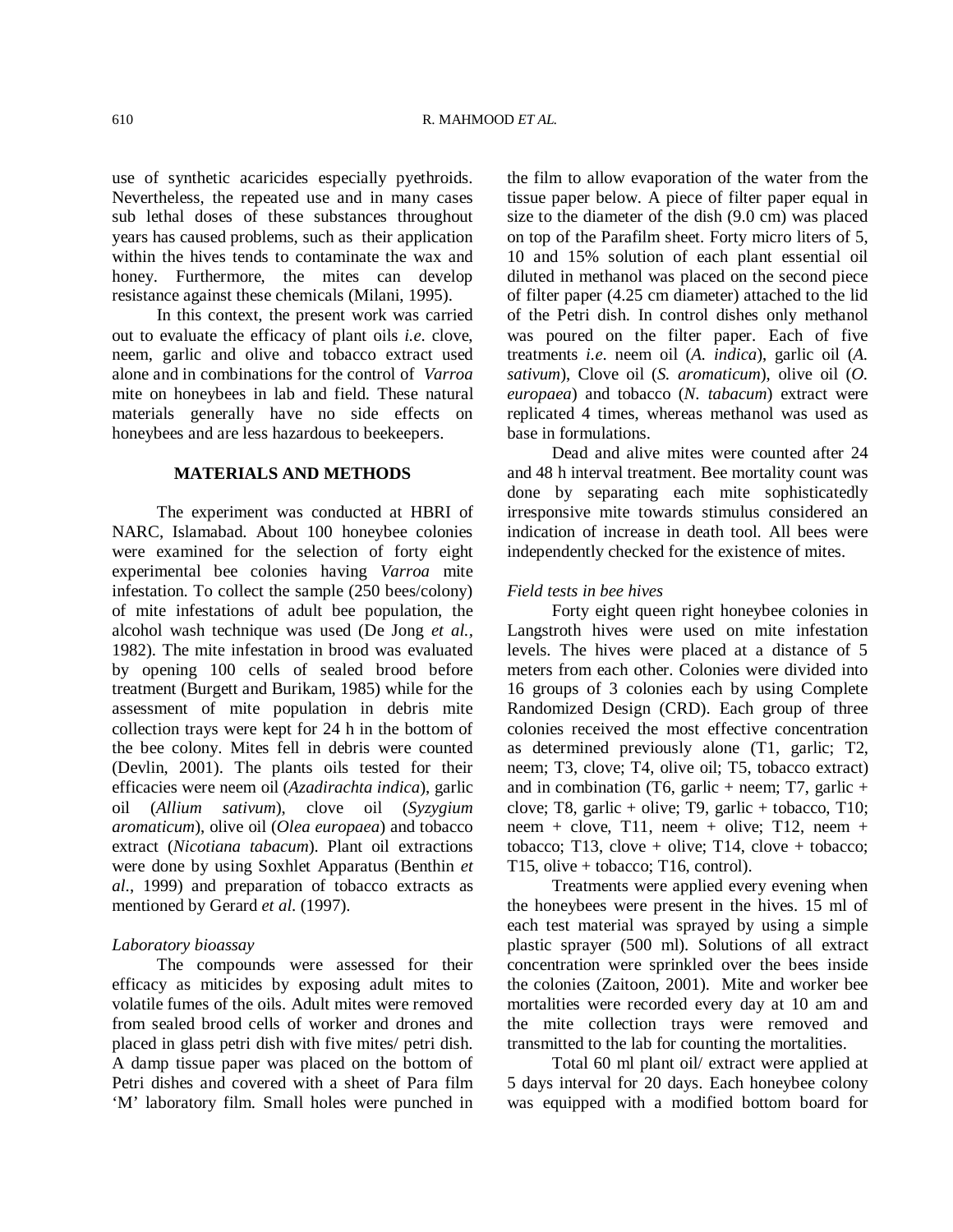placing mite collection trays (mite excluders), through the back side of the hive. The mite fall were counted on the mite collection trays. Mite mortality was examined after five day in debris collected in mite collection trays placed under the screen. In order to evaluate total mite population an Apistan (Fluvalinate) strip was applied to the colonies. Apistan strip was removed from the colonies after 30 days and dropped dead mites were counted (Marcangeli and Garcia, 2004).Treatment efficacy was calculated for each colony by using following formula (Higes *et al.*, 1997):

$$
E(\%) = \frac{V_{D+5} + V_{D+10} + V_{D+15} + V_{D+20}}{V_{T}} \times 100
$$

Where, E, efficacy of plant oil/extract, V D+n , mites collected on different days, and VT, Total number of mites collected

## *Honey yield*

Honey was harvested after all experiments with the help of manual honey harvester and compared honey yield of treated and control honeybee colonies. Honey production was measured by taking the weight of each hive body used for honey collection before and after the honey extraction process. The weight difference was considered as the amount of harvestable honey (Rashid *et al.,* 2012b).

#### *Statistical analysis*

A Completely Randomized Design (CRD) was applied to all laboratory and field experiments. Mean mite mortality, efficacy and honey yield were compared between treatments by Analysis of Variance techniques were applied to test the significance of data using least significance difference test (LSD) at 5% probability level (Montgomery, 2001). All data collected by performing experiments were analyzed through MSTAT C statistical computer based software (Freed and Eisensmith, 1986).

## **RESULTS AND DISCUSSION**

To help beekeepers select the safe mite

control alternatives, we evaluated different essential oils/extract at several concentrations for different intervals of time. The results obtained from our lab experiment showed that the essential oils/extract had a significant effect on the mite mortality (Three Way ANOVA, F<sub>(5, 108)</sub> = 33.86, P < 0.005). The clove oil and tobacco extract both proved to be most effective against mites (Fig 1), followed by garlic, olive and neem oil, respectively. The percentage concentrations (Three Way ANOVA, F  $(2, 108)$  = 21.96,  $P < 0.005$ ), and timing of treatment (Three Way ANOVA,  $F_{(1, 108)} = 73.97$ ,  $P < 0.005$ ) were also found to be significantly different.



Fig. 1. *Varroa* mite mortality by different types of plant oils/tobacco extract in laboratory.

About 150 essential oils or any of their components have been tested to control the mite *V. destructor*, with different results. Their toxicity, repellent or attractive effect towards the mite and their influence on the mite's reproduction have been evaluated, when essential oils have been locally administered, or applied in pulverization or in a passive evaporation form (Imdorf *et al.,* 1999).

The results/findings of the experiment shows that the overall mean mortality for the number of mites for different concentrations *i.e.* 5%, 10% and 15% of essential oils/extract were 4.15±0.23,  $2.95 \pm 0.16$  and  $2.35 \pm 0.18$ , respectively (Fig. 2), which clearly showed that 5% is the most effective as compared to 10 and 15% concentrations, which is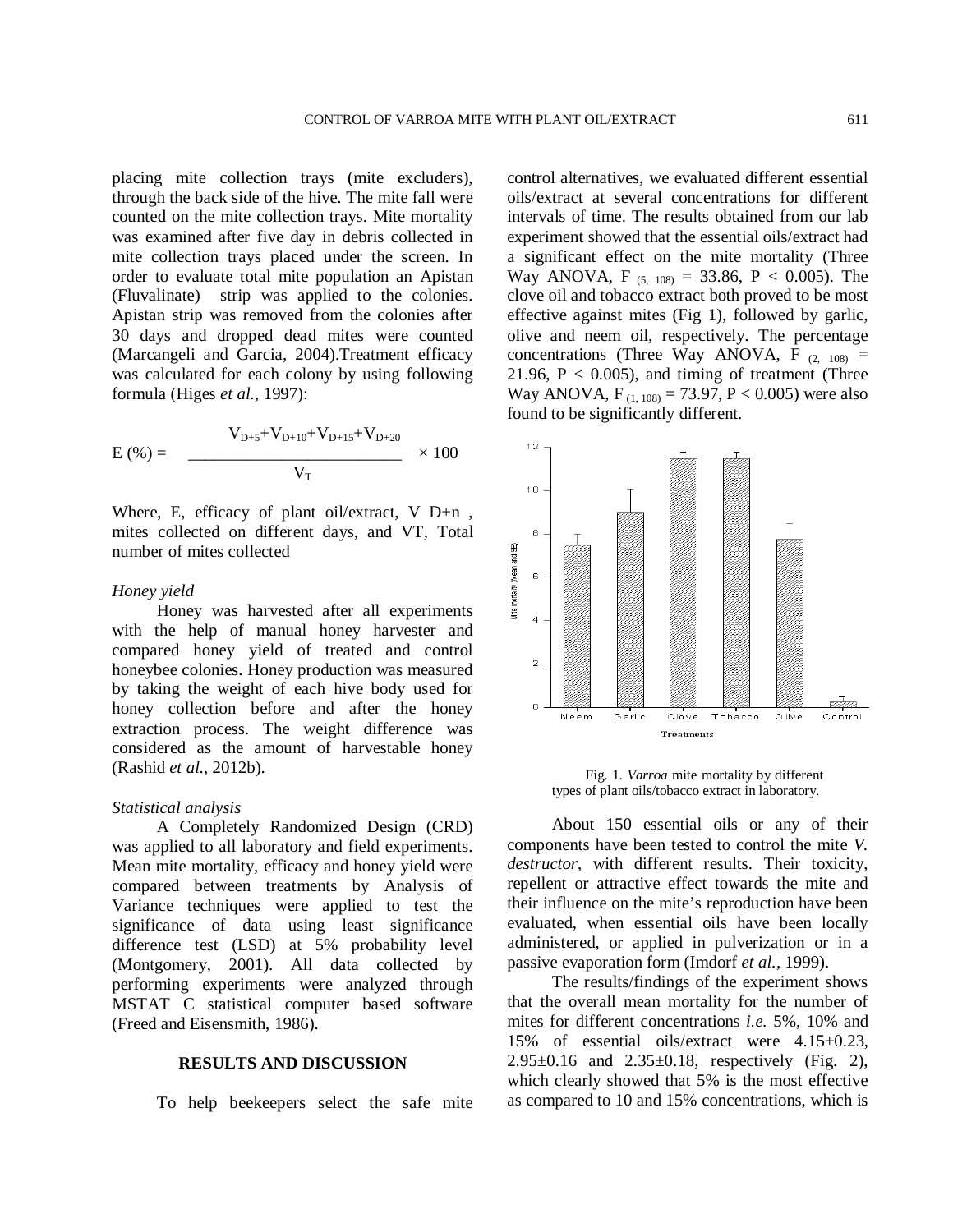against the findings of Abdel Rahman and Rateb (2008) who found that the highest concentrations of lemon juice (10, 25, 50, 75 and 100%) caused high number of fallen dead mites and Zaitoon (2001) who found that the highest concentrations (500 ppm) of *Rhazya stricta* caused 100% mite mortality. Results are confirmed by Abd El-Wahab and Ebada (2006) who recorded significant differences between the sour orange, lemon grass and citronella oils in different concentrations.



Fig. 2. *Varroa* mite mortality by different concentrations of plant oils/tobacco extract.

The 5% concentrations of different oils/extracts were applied in various combinations following the same procedure and it was found that even the combinations also killed mites in a significantly different manner (at 5% level of significance). The most effective combination was clove oil and tobacco extract with the mean mortality of 5.00±1.01 and the least effective treatment after control was garlic and tobacco extract  $(0.25\pm0.21)$ . The results are presented in Figure 1.

As far as the timings of application are concerned (Fig. 3) the number of dead fallen mites were higher after 24h, than 48 h. These results are supported by the findings of Shoreit and Hussein (1994), who found that the maximum mean number of dead mites was observed after the first treatment

with coriander extract after that it was gradually decreased. Abdel Rahman and Rateb (2008) resulted that the numbers of dead fallen *Varroa* mites were comparatively higher after 24 h, than after 48 h and after 72 h which exhibited the lowest number. This is contrary to the findings of Calderone and Spivak (1995) and El-Zemity *et al*. (2006) who found that essential oils showed good result against *Varroa* mite after 48 h of exposure.



Fig. 3. Mean number of *Varroa* mite mortality as affected by different concentrations of all plant oils/extracts.

In field experiment using only 5% concentration alone and in combination all oils/ extract for the control of *Varroa* mites. The range of efficacy in colonies treated with different oils/ extract and their combinations were 71.58% to 97.24%. The percentages were arcsine square root transformed and when compared between different treatments the results were significantly different (One Way ANOVA, F<sub>(15, 47)</sub> = 2.312, P<0.05). All tested combinations confirmed as clove oil + tobacco extract (T14) the best combination with mean value of efficacy (%) 96.48±0.52 (Mean±SE).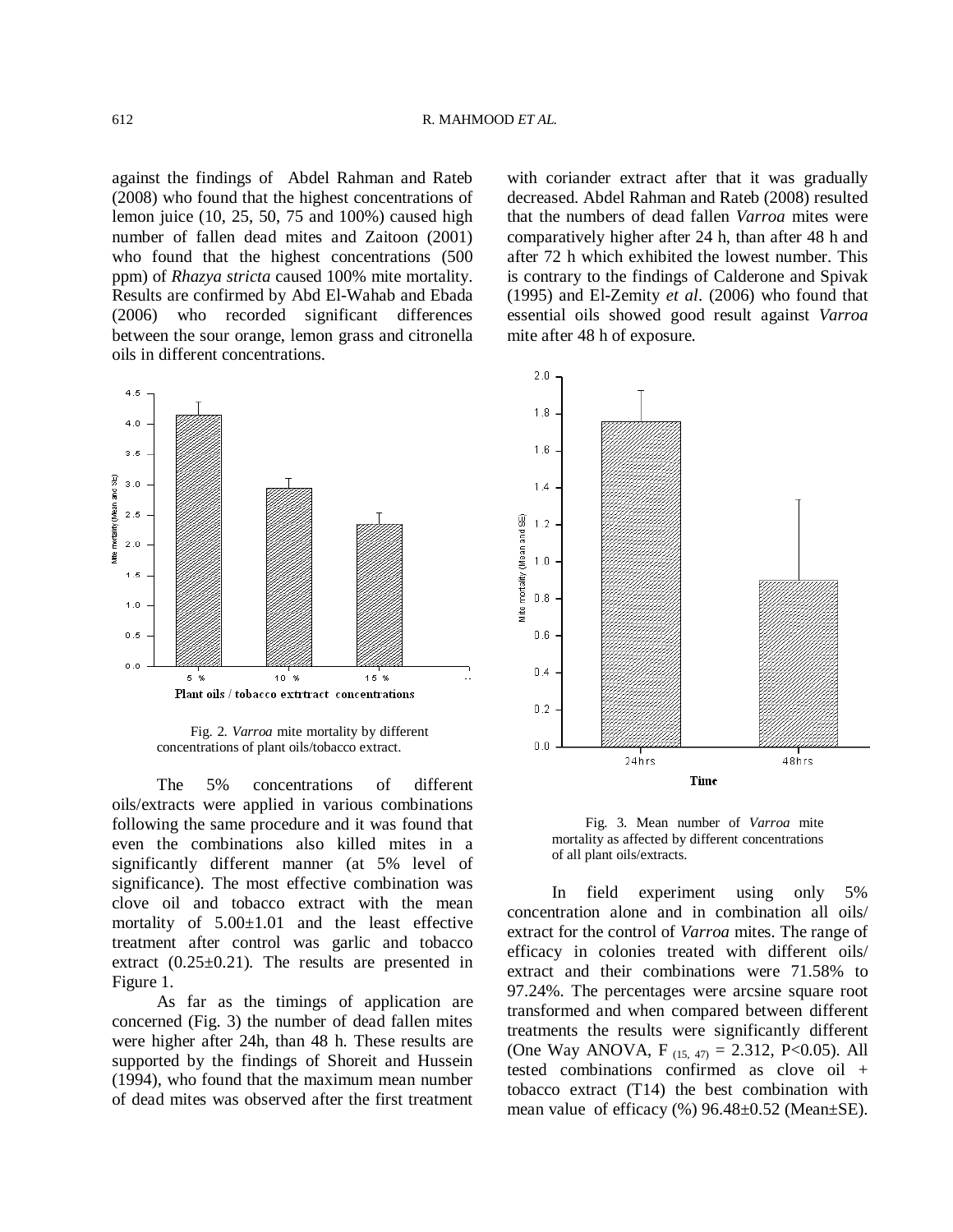| <b>Treatment</b>              | Varroa (#)               | <b>Difference</b>        | Efficacy $(\% )$ | <b>Difference</b>        | Honey yield $(Kg)$ | <b>Difference</b>        |
|-------------------------------|--------------------------|--------------------------|------------------|--------------------------|--------------------|--------------------------|
|                               |                          |                          |                  |                          |                    |                          |
| Neem oil                      | 278.33                   | 204.00*                  | 85.367           | 61.387*                  | 12.300             | $6.067*$                 |
| Garlic oil                    | 201.33                   | $127.00*$                | 87.830           | 63.850*                  | 14.833             | $8.600*$                 |
| Clove oil                     | 199.67                   | $125.33*$                | 88.010           | 64.030*                  | 16.533             | $10.300*$                |
| Tobacco extract               | 180.33                   | $106.00*$                | 85.680           | $61.700*$                | 14.567             | $8.333*$                 |
| Olive oil                     | 220.33                   | 146.00*                  | 87.113           | $63.133*$                | 13.233             | $7.000*$                 |
| Neem $+$ Garlic oil           | 167.67                   | 93.33*                   | 86.857           | 62.877*                  | 15.233             | $9.000*$                 |
| Neem $+$ Clove oil            | 167.00                   | $92.67*$                 | 81.380           | 57.400*                  | 15.133             | $8.900*$                 |
| Neem Oil + Tobacco extract    | 187.33                   | 113.00*                  | 87.897           | 63.917*                  | 17.800             | $11.567*$                |
| $N$ eem + Olive oil           | 222.67                   | 148.33*                  | 85.783           | $61.803*$                | 13.133             | $6.900*$                 |
| $Garlic + Clove oil$          | 202.00                   | 127.67*                  | 84.070           | $60.090*$                | 12.533             | $6.300*$                 |
| Garlic Oil + Tobacco extract  | 169.00                   | 94.67*                   | 80.047           | 56.067*                  | 12.333             | $6.100*$                 |
| Garlic + Olive oil            | 197.33                   | 123.00*                  | 83.937           | 59.957*                  | 13.300             | $6.767*$                 |
| $Clove$ Oil + Tobacco extract | 381.67                   | 307.33*                  | 96.483           | 72.503*                  | 20.500             | 14.267*                  |
| $Clove + Olive oil$           | 227.00                   | 152.67*                  | 87.190           | 63.210*                  | 16.133             | $9.900*$                 |
| Tobacco + Olive oil           | 216.33                   | 142.00*                  | 86.707           | $62.727*$                | 14.500             | $8.267*$                 |
| Control                       | 74.33                    | $\overline{\phantom{a}}$ | 23.980           | $\overline{\phantom{a}}$ | 6.233              | $\overline{\phantom{a}}$ |
| LSD(0.05)                     | $\overline{\phantom{a}}$ | 77.408                   |                  | 11.271                   |                    | 1.512                    |
| F-test                        | $12.1**$                 |                          | $36.3**$         |                          | $74.4**$           |                          |
| C.V.                          | 15.32                    |                          | 5.57             |                          | 4.32               |                          |
|                               |                          |                          |                  |                          |                    |                          |

**Table I.- Multiple Comparisons of plant oils/ extracts with control against Varroa mite mortality.**

\*\*Highly significant at 0.1%.

\*Pairs that are significantly different are flagged with an asterisk.

The percentages were compared between different treatments the results were significantly different (at 5% level of significance) (Table I). From the results obtained from this study, it can be concluded that T14, 381.67±24.31 at 5% concentrations can be considered a promising agent for the control of *V. destructor* (Table I).

The honey yield from hives when treated with different essential oils/extracts was also weighed at the end of experiment. The mean honey yield (kg) compared between the treatments were higher  $20.50\pm0.29$  in treatment (T14) and lower in honey yield in control group (T16) *i.e.* 6.23±0.39 at 5% level of significance (Table I).

The results are in agreement with Allam-Sally (1999) and El-Zemity *et al*. (2006) who stated that the clove oil gave good results in controlling mites and Fouly and Al-Dehhairi (2009) who found clove killed 62% *Varroa* mites. Rashid *et al*. (2012a,b,c) found that highest mean efficacy (%) of 99 $\pm$ 1.24 and honey yield (kg) 12.08 $\pm$  0.86 was found in 3.2% oxalic acid treatment. Hussein *et al.* (2001) used six plant oils to control *Varroa* mites in honeybee colonies and rated clove oil best among the other essential oils. Similar results were also observed by Rajiter (1983), who found 50-79% mite mortality when applied different amounts of tobacco as fumigant. Abdol-Ahad *et al.* (2008) who concluded that tobacco extract without harmful effect against honeybees and decreased *Varroa* mite population. There are different researchers that reported a positive effect of tobacco on *Varroa* mite mortalities (Rijiter, 1982, 1983; Rijiter and Eijnd, 1984). The conclusion was the effective substances in neem are not volatile. Keeping in view the work of previous researchers the aim was to bring the essential oils in different concentrations into contact with mites. The results of experiment were also found in confirmation with Melathopoulos *et al.* (2000) who observed that when bees and mites were brought into contact with neem oil that it was spread on a surface it resulted in a 95% success. Hassan *et al.* (2008) indicated that neem oil efficacy rate is only 4.95% against *Varroa* mite and not suitable for *Varroa* control.

Botanical extracts obtained from different plant species have also shown a broad spectrum of biological activity in relation with mite population management (Banchio *et al.,* 2003, 2005; Jbilou *et al.,* 2006).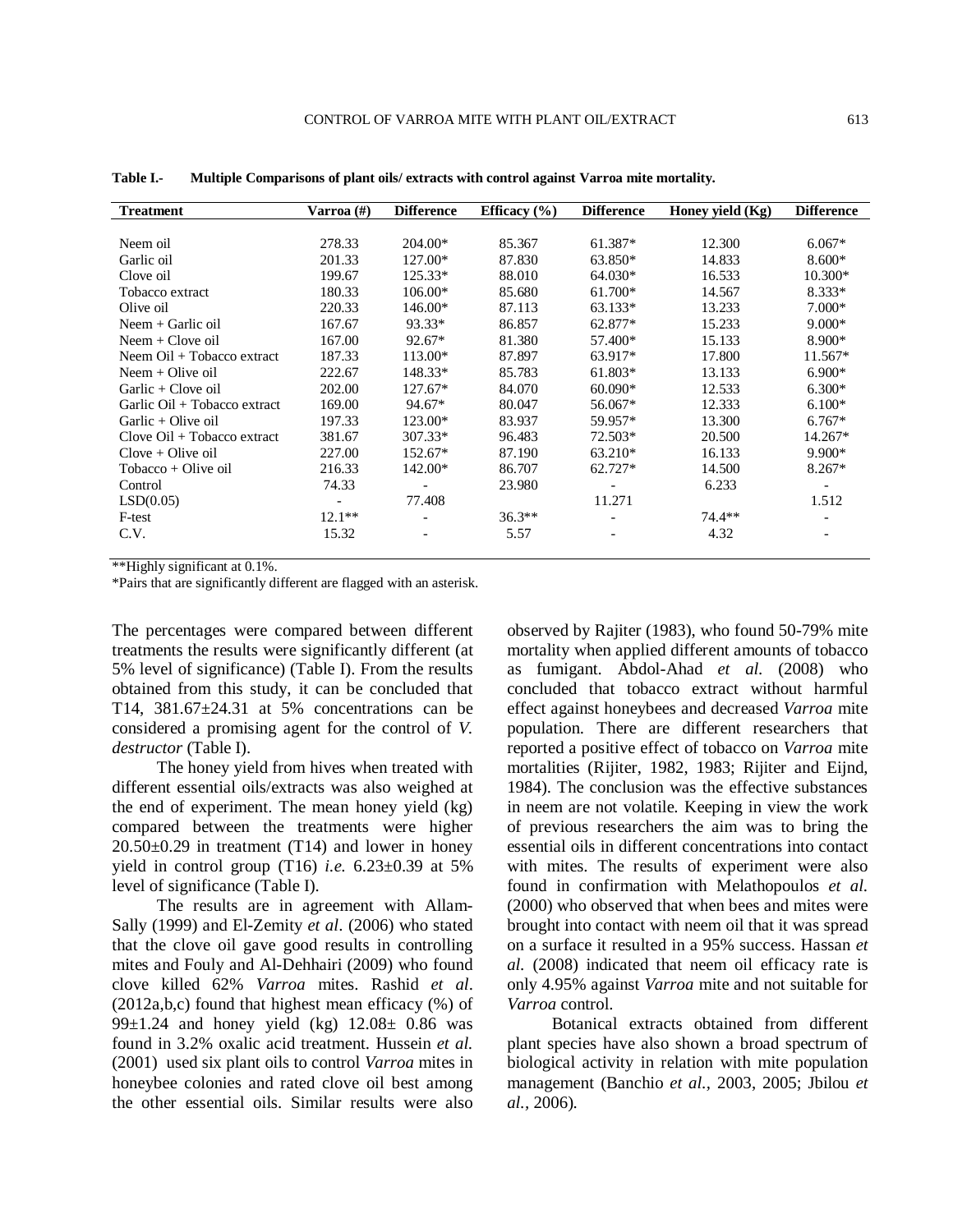# **CONCLUSIONS**

From the results obtained from this work, it can be concluded that the clove oil alone or in combination with tobacco extract at 5% concentrations can be considered promising agents for the control of *Varroa destructor*. It was also concluded that clove oil  $+$  tobacco extract can play an important role in an integrated pest management program to control *Varroa* mite in honeybee colonies. Good results can be obtained when the above materials are used 3-4 times each month during the infestation period. Also these materials proved to be harmless to the bee and quite safe to the environment.

## **ACKNOWLEDGMENTS**

We acknowledge Mr. Qurban, Senior Scientific Assistant and Mr. Umar Daraz Bee Attendant for collecting mite collection trays and PMAS-Arid University for providing of oils extraction facility.

# **REFERENCES**

- ABD EL-WAHAB, T.E. AND EBADA, M.A., 2006. Evaluation of some volatile plant oils and mavrik against *Varroa destuctor* in honeybee colonies. *J. appl. Sci. Res.,* **2**: 514-521.
- ABDEL RAHMAN, M.F. AND RATEB, S.H., 2008. Evaluation of lemon juice for controlling *Varroa destructor* in honeybee colonies. *Assiut J. Agric. Sci*., **2**: 195-206.
- ABDOL-AHAD, S.T., NASER, M.S., ABOLFAZL, A.G., ABOLFAZAL, A.D., HOSEIN, C. AND MOZHGAN, M., 2008. Using medicinal plants for controlling Varroa mite in honey bee colonies. *J. Anim. Vet. Advan*., **7**: 328-330.
- AHMAD, R., 1988. Honeybee parasitic mites and their control in Pakistan. *Progr. Farm.*, **8**: 34-36.
- AL-ABBADI, A. AND NAZER, I.K., 2003. Control of *Varroa* mite (*Varroa destructor*) on honeybees by aromatic oils and plants materials. *Agric. Mar. Sci*., **8**: 15-20.
- ALLAM SALLY, F.M., 1999. *Studies on the honey bee parasite* Varroa jacobsoni *Oudemans (Acari: Gamasida: Varroidae) in Egypt*. Ph.D. thesis, Acarology, Fac. Agric., Cairo Uni., Egypt.
- ANDERSON, D.L. AND TRUEMAN, J.W.H., 2000. *Varroa jacobsoni* (Acari: Varroidae) is more than one species. *Exp. appl. Acarol*., **24**: 165-189.
- BANCHIO, E., VALLADARES, G., DEFAGO, M., PALACIOS, S. AND CARPINELLA, C., 2003. Effects of *Melia azedarach* (Meliaceae) fruit extract on the leaf miner *Liriomyza huidobrensis* (Diptera, Agromyzidae): assessment in laboratory and field experiments. *Ann. appl. Biol.,* **143**: 187-193.
- BANCHIO, E., ZYGADLO, J. AND VALLADARES, G.R., 2005. Quantitative variations in the essential oil of Minthostachys mollis (Kunth.) Griseb. In response to insects with different feeding habits. *J Agric. Fd. Chem*., **53**: 6903-6906.
- BENTHIN, B., DANZ, H. AND HAMBURGER, M., 1999. Pressurized liquid extraction of medicinal plants. *J. Chromat. A.,* **837**:211-219.
- BURGETT, D. M. AND BURIKAM, I., 1985. Number of adult honeybees (Hymenoptera: Apidae) occupying a comb: A standard for estimating colony populations. *J. econ. Ent*., **78**: 1154-1156.
- CALDERONE, N.W. AND SPIVAK, M., 1995. Plant extracts for control of the parasitic mites *Varroa jacobsoni*  (Acari: Varroidae) in colonies of the Western honeybee (Hymenoptera: Apidea). *J. econ. Ent*., **88**: 1211-1215.
- DE JONG, D., ANDREA, D. D. AND GONCALVES, L.S., 1982. A comparative analysis of shaking solution for the detection of *Varroa jacobsoni* on adult honeybees. *Apidologie*, **13**: 297-306.
- DEVLIN, S., 2001. *Comparative Analyses of sampling methods for Varroa mite (*Varroa destructor *Anderson and Trueman) in honey bees (*Apis mellifera *L.)*. MPM, thesis, Simon Fraser Univ., Burnaby BC, Canada.
- EL-ZEMITY, S., REZK, R.H.A. AND ZAITOON, A.A., 2006. Acaricidal activity of some essential oils and their monoterpenoidal constituents against the parasitic bee mites, *Varroa destructor* (Acari: Varroidae). *J. appl. Sci. Res*., **2**: 1032-1036.
- FOULY, A.H. AND AL-DEHHAIRI, M.A., 2009. Evaluation of infestation levels of the ectoparasitic mite *Varroa destructor* infesting honeybee *Apis mellifera* and its control using essential oil in Qassim Region, Saudi Arabia. *J. Ent*., **6**:135-144.
- FREED, R.D. AND EISENSMITH, S.P., 1986. MSTAT *Microcomputer statistical program*. Michigan State University of Agriculture and Applied Science, Michigan, USA.
- GERARD, P.J., RUF, L. D., LORIMER, S. D. AND HEATH, A. C. G., 1997. Activity of extracts and compounds from New Zealand gymnosperms against larvae of *Lucilia cuprina* (Diptera: Calliphoridae). *N.Z. J. agric. Res*., **40**: 261-267.
- HASSAN, M.F., SALLY, F.A., MARGARET A.R. AND ZAKI, A.Y., 2008. Utilization of essential oils and chemical substance against Varroa mite, *Varroa destructor* Anderson and Trueman on two stocks of *Apis mellifera lamerkii* in Egypt. *Acarines*, **2**:3-8.
- HIGES, M., SUAREZ, M. AND LLORENTE, J., 1997.